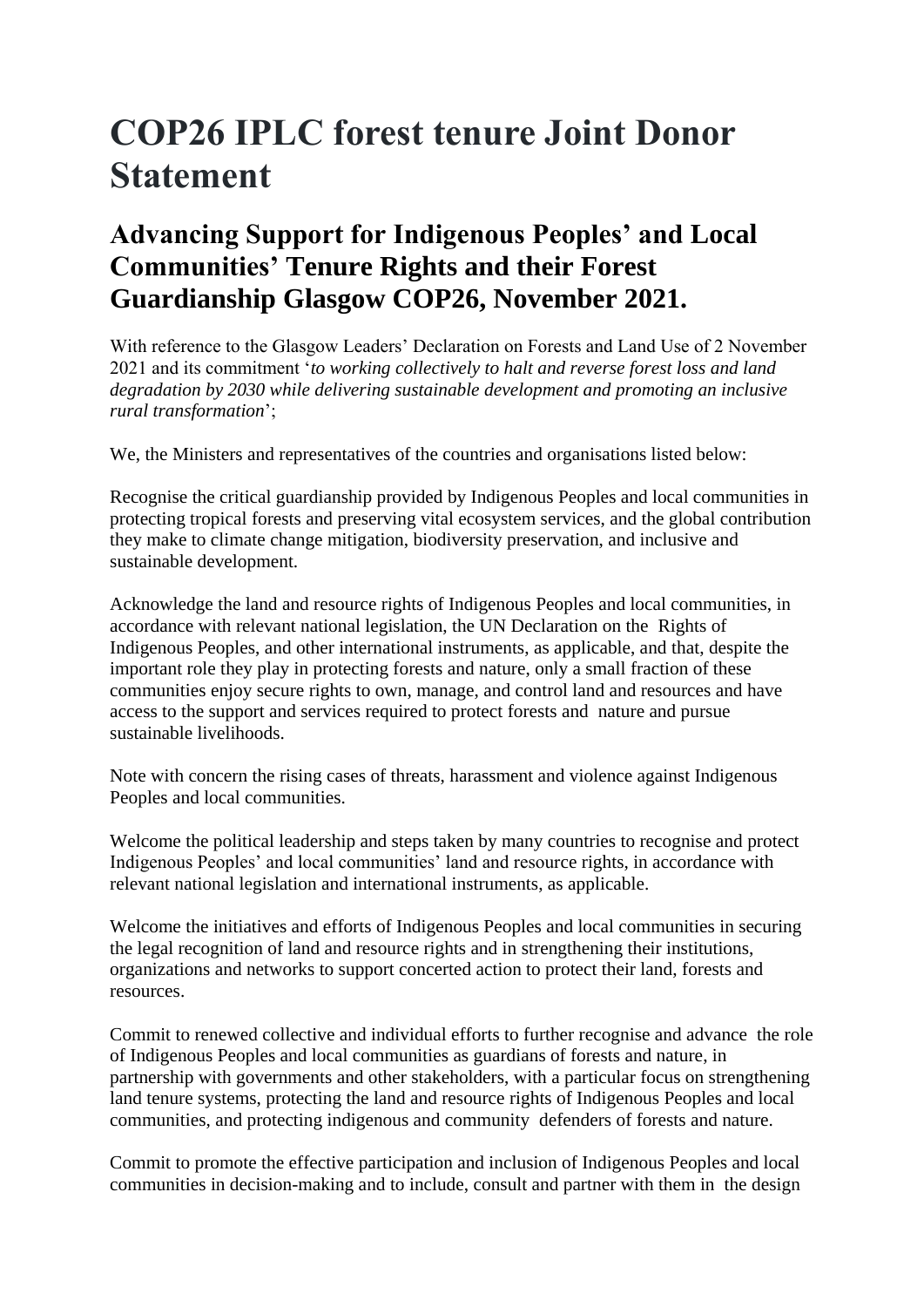and implementation of relevant programmes and finance instruments, recognising the specific interests of women and girls, youth, persons with disabilities, and others often marginalised from decision-making.

We are demonstrating our commitment today by announcing an initial, collective pledge of \$1.7 billion of financing, from 2021 to 2025, to support the advancement of Indigenous Peoples' and local communities' forest tenure rights and greater recognition and rewards for their role as guardians of forests and nature. We call on other donors to significantly increase their support to this important agenda.

This financing will be directed at:

- channelling support to Indigenous Peoples and local communities, including through capacity building and financial support for group activities, collective governance structures and management systems, and sustainable livelihoods;
- activities to secure, strengthen and protect Indigenous Peoples' and local communities' land and resource rights, including, but not limited to, support to community-level tenure rights mapping and registration work, support to national land and forest tenure reform processes and their implementation, and support to conflict resolution mechanisms.

Endorsed by: Federal Republic of Germany

Kingdom of Norway

Kingdom of the Netherlands

United Kingdom of Great Britain and Northern Ireland

United States of America

Ford Foundation

Good Energies Foundation

Oak Foundation

Sobrato Philanthropies

The David and Lucile Packard Foundation

The William and Flora Hewlett Foundation

The Christensen Fund

Children's Investment Fund Foundation

The Protecting our Planet Challenge:

Arcadia